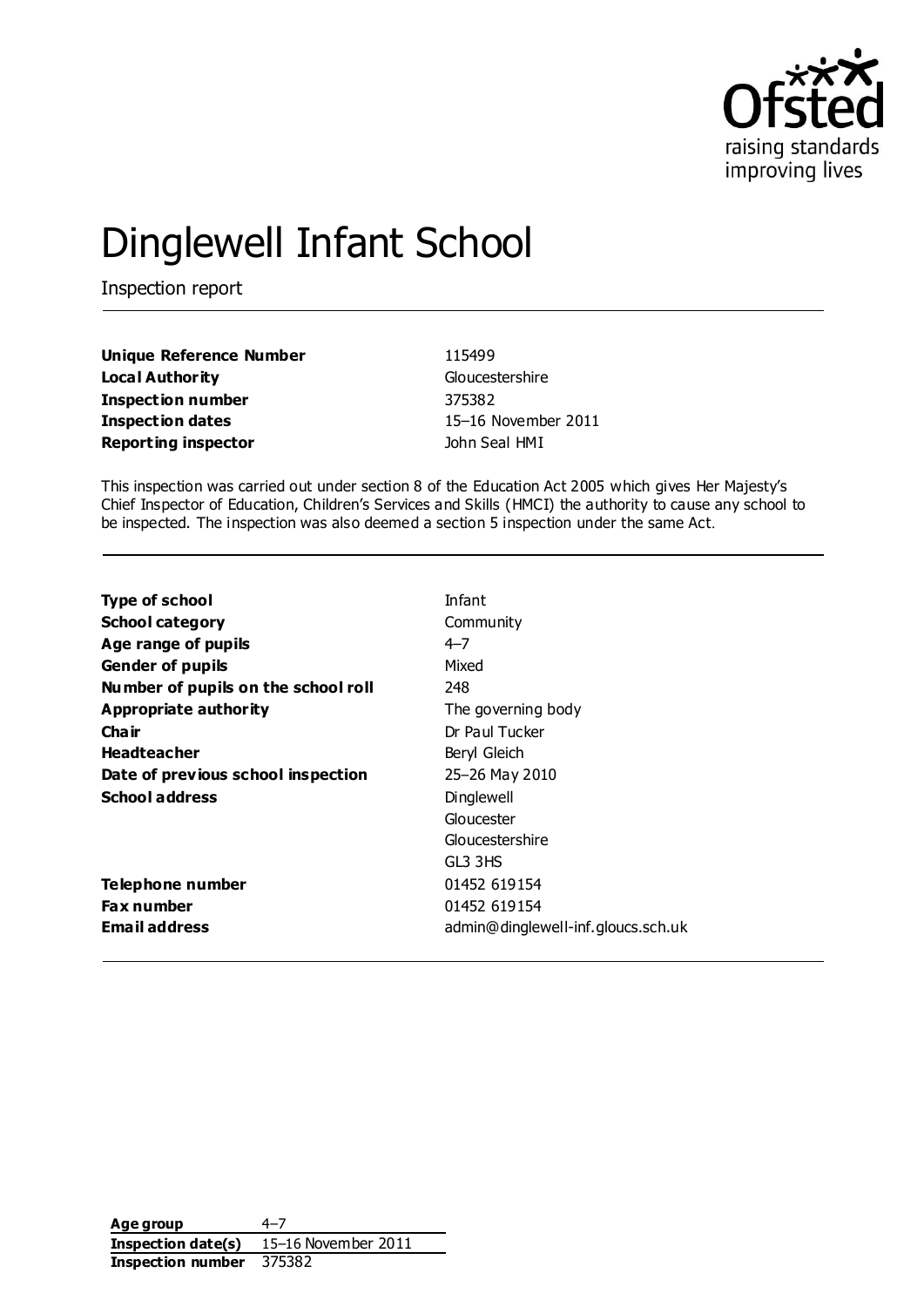The Office for Standards in Education, Children's Services a nd Skills (Ofsted) regulates and inspects to achieve excellence in the care of children and young people, and in education and skills for learners of all ages. It regulates and inspects childcare and children's social care, and inspects the Children and Family Court Advisory Support Service (Cafcass), schools, colleges, initial teacher training, work-based learning and skills training, adult and community learning, and education and training in prisons and other secure establishments. It assesses council children's services, and inspects services for looked after children, safeguarding and child protection.

Further copies of this report are obtainable from the school. Under the Education Act 2005, the school must provide a copy of this report free of charge to certain categories of people. A charge not exceeding the full cost of reproduction may be made for any other copies supplied.

If you would like a copy of this document in a different format, such as large print or Braille, please telephone 0300 123 4234, or email enquiries@ofsted.gov.uk.

You may copy all or parts of this document for non-commercial educational purposes, as long as you give details of the source and date of publication and do not alter the information in any way.

To receive regular email alerts about new publications, including survey reports and school inspection reports, please visit our website and go to 'Subscribe'.

Piccadilly Gate Store St **Manchester** M1 2WD

T: 0300 123 4234 Textphone: 0161 618 8524 E: enquiries@ofsted.gov.uk W: www.ofsted.gov.uk



© Crown copyright 2011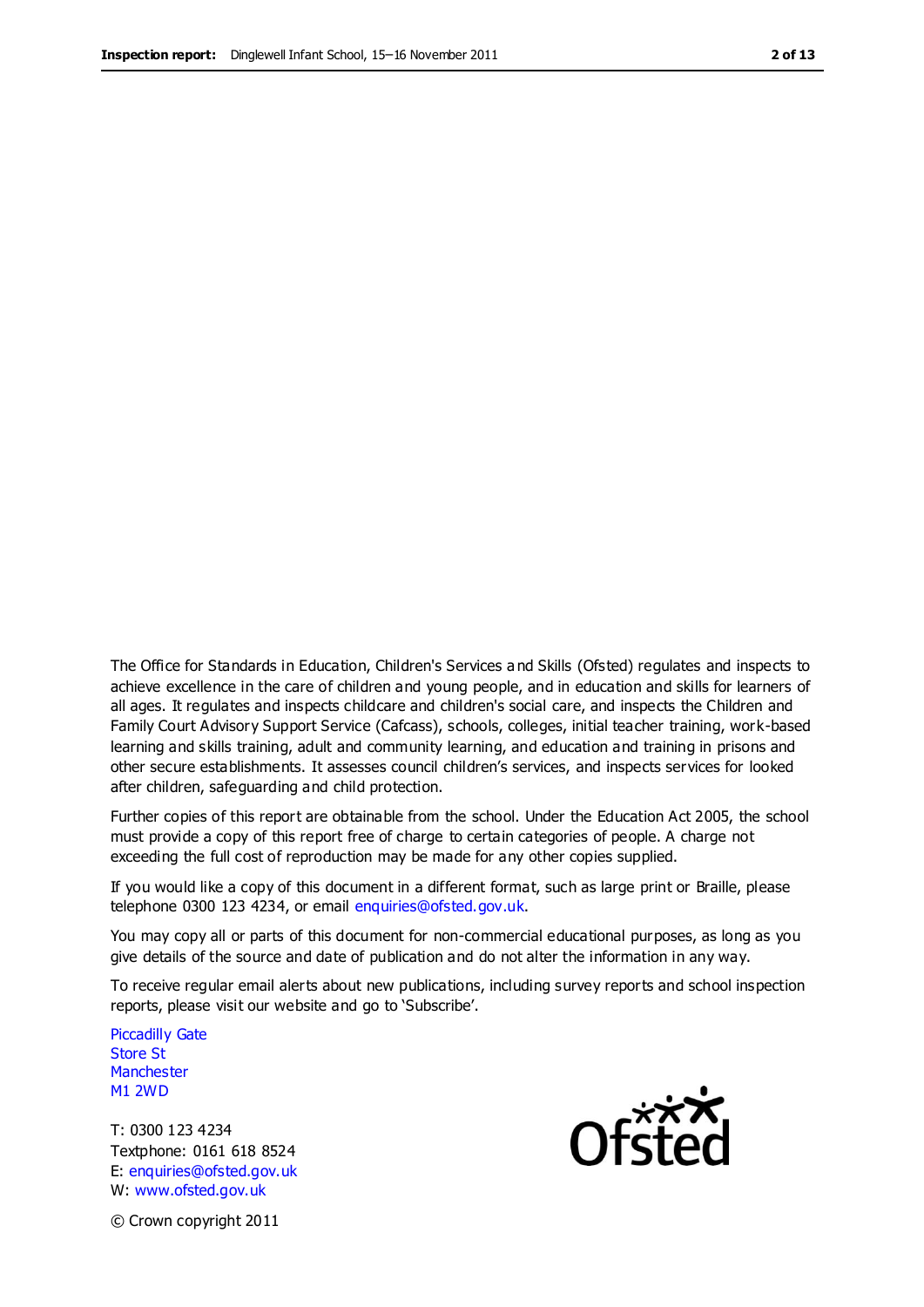# **Introduction**

This inspection was carried out by one of Her Majesty's Inspectors and one additional inspector. They observed nine lessons which involved seeing nine teachers. Meetings were held with groups of pupils, staff and members of the governing body. The inspectors observed the school's work and looked at data and information regarding pupils' progress, a range of policies and planning documents, minutes of meetings, the school's self-evaluation documents, risk assessments, financial information and the single central record of safeguarding checks on staff. As the inspection was a section 8 deemed section 5 inspection, there were no parental or carer questionnaires for analysis. The lead inspector met with a group of parents and carers to discuss their views on the school and scrutinised the school's parents' and carers' survey information.

The inspection team reviewed many aspects of the school's work. It looked in detail at a number of key areas which were areas for improvement at the time of the last inspection.

- The effectiveness of leaders and managers at all levels in embedding ambition and driving improvement.
- $\blacksquare$  The extent to which the curriculum meets the learning needs of pupils and supports their progress.
- The school's responsibilities for promoting community cohesion in developing pupils' understanding of cultural and ethnic diversity.

# **Information about the school**

The school is larger than average. It shares a site with a junior school. The vast majority of pupils are of White British heritage. Very few pupils are from minority ethnic backgrounds or speak English as an additional language. The proportion of pupils who are known to be eligible for free school meals is below average. The proportion of pupils identified as having special educational needs and/or disabilities is lower than normally found. When the school was inspected in May 2010, it required special measures because it was judged to be failing to give its pupils an acceptable standard of education. Significant improvement was required in relation to: developing the effectiveness of leaders and managers at all levels; matching teaching and the curriculum to pupils' learning needs; and, promoting community cohesion to develop pupils' understanding of cultural and ethnic diversity.

There is a breakfast club which is managed by the governing body.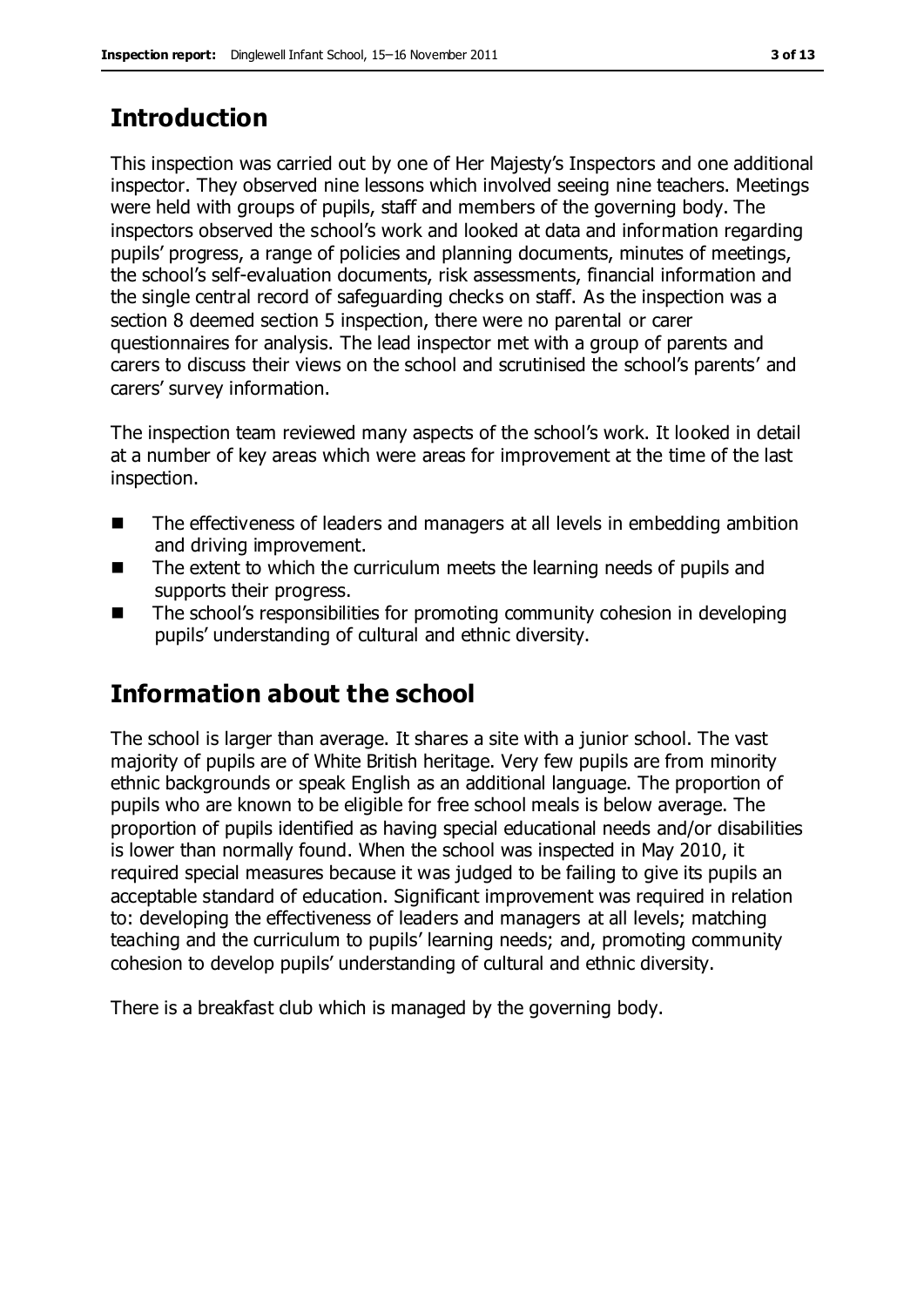# **Inspection judgements**

| Overall effectiveness: how good is the school?  |  |
|-------------------------------------------------|--|
| The school's capacity for sustained improvement |  |

# **Main findings**

In accordance with section 13(4) of the Education Act 2005, Her Majesty's Chief Inspector is of the opinion that the school no longer requires special measures.

- The quality of education provided is good. There are many areas of strength and some outstanding features.
- The school is exceptionally caring, warm and welcoming and every individual pupil is known well by staff. As result, the school's care, guidance and support are outstanding.
- Pupils' achievement is outstanding. All groups of pupils make good progress from their starting points, leading to them reach high levels of attainment in reading, writing and mathematics at the end of Year 2.
- The school's partnership with a wide range of outside agencies and other educational providers is excellent.
- The quality of teaching is good. A small but increasing number of lessons are outstanding. Teachers generally match activities well to the different needs and abilities of pupils. The consistency of this practice can be seen in most lessons, but there is still a very small number of lessons where this is not the case.
- The good curriculum provides pupils with a wide range of interesting activities which are well planned to meet their needs.
- The overall effectiveness of the Early Years Foundation Stage is good.
- Leaders and managers, including the governing body, know the school very well because of rigorous and accurate self-evaluation. They are clear about the school's next steps for improvement. The quality of leadership and management at all levels has improved to the point where middle leaders have a range of increased responsibilities for monitoring and evaluation. Some of these routines are still new and are beginning to have a positive impact on pupils' progress and the quality of teaching and learning, but are not yet fully embedded.
- Since the last inspection there have been constant improvements enabling the school to ensure there is a good quality of provision and better outcome for all pupils. In addition, leaders and managers demonstrate a high level of commitment to continuous improvement. As a result, the school has good capacity to improve.

# **What does the school need to do to improve further?**

**E** Ensure that all teaching consistently matches the best practice in the school by: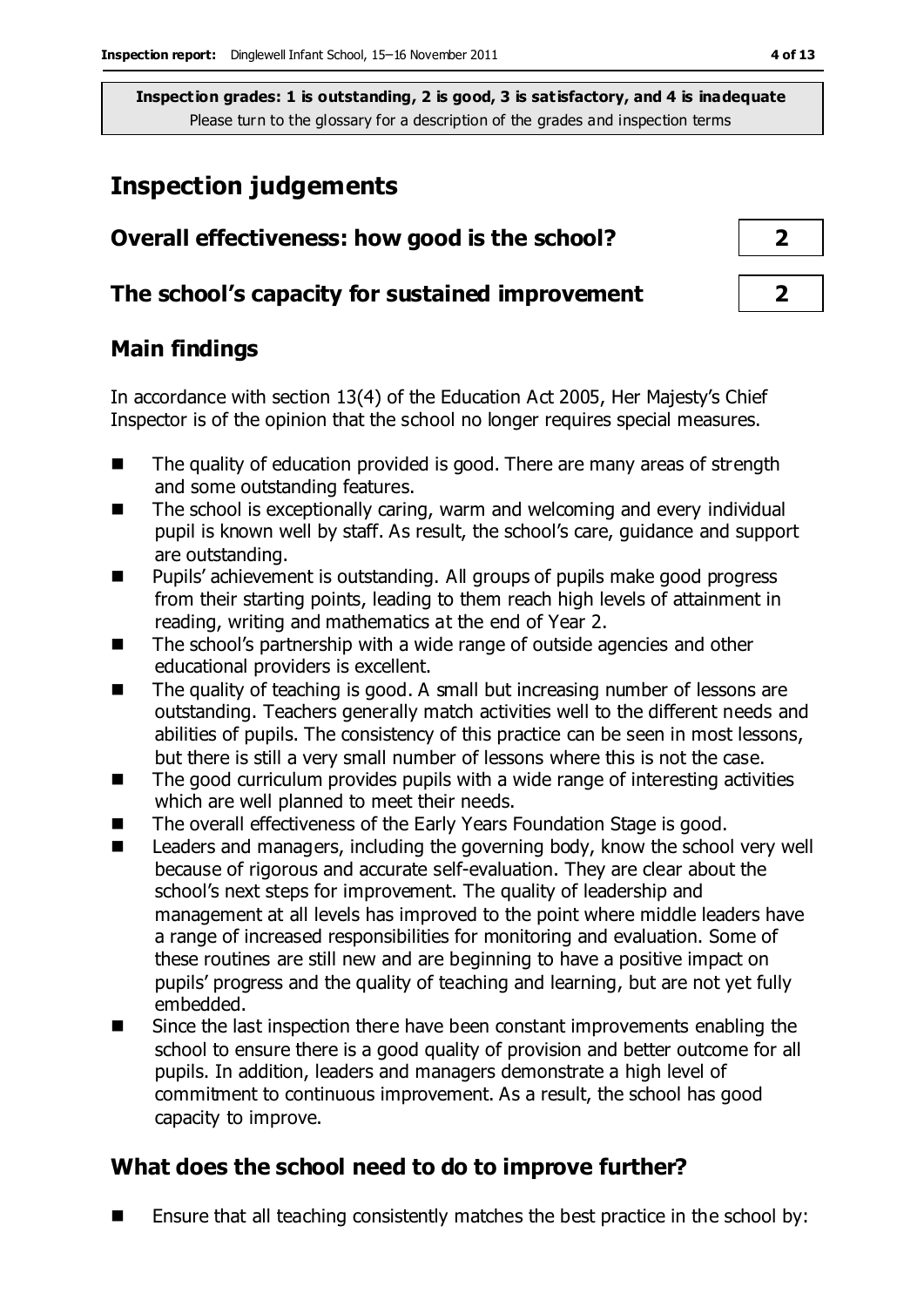- using assessment information in the planning of activities to accurately match the needs and abilities of all pupils
- further embedding the effective monitoring and evaluating strategies  $\equiv$ employed by leaders and managers at all levels including the governing body.

#### **Outcomes for individuals and groups of pupils 2**

From average starting points, all groups of pupils, including those with special educational needs and/or disabilities and those from minority ethnic groups, make good progress. Their standards of attainment in reading, writing and mathematics have increased over the last three years. This resulted in significantly above average scores for reading, writing and mathematics at the end of Key Stage 1 in the summer of 2011. An improvement on when the school was last inspected. The school's analysis of assessment information supports what was seen during the inspection in lessons and in pupils' work. All indicators suggest that standards continue to be high and pupils make good progress. Pupils told inspectors that they enjoy school very much. Their behaviour is nearly always good and in some lessons it is outstanding. In the responses to the school's questionnaires, parents and carers say that pupils feel very safe. This was supported in conversations with pupils, parents and carers during the inspection. Bullying is exceptionally rare because of the very positive relationships across the whole school. Pupils have high levels of confidence and trust in the adults who look after them. Pupils' attitudes towards school and learning are very positive. Pupils are very keen to learn. The spiritual, moral, social and cultural development of pupils is a strong feature of the school. It has been strengthened further by the school's successful promotion of community cohesion. Pupils have a good understanding of different cultures in the United Kingdom and further afield. Pupils' above average skills in literacy, numeracy and information and communication technology (ICT) are matched by their ability to work productively in groups and help each other. These skills are complemented by pupils' good punctuality and above average attendance, contributing to good future economic well-being.

**Pupils' achievement and the extent to which they enjoy their learning** Taking into account: Pupils' attainment $<sup>1</sup>$ </sup> The quality of pupils' learning and their progress The quality of learning for pupils with special educational needs and/or disabilities and their progress **1** 1 2 2 **The extent to which pupils feel safe 2 Pupils' behaviour 2 The extent to which pupils adopt healthy lifestyles 2**

These are the grades for pupils' outcomes

 $\overline{a}$ 

<sup>&</sup>lt;sup>1</sup> The grades for attainment and attendance are: 1 is high; 2 is above average; 3 is broadly average; and 4 is low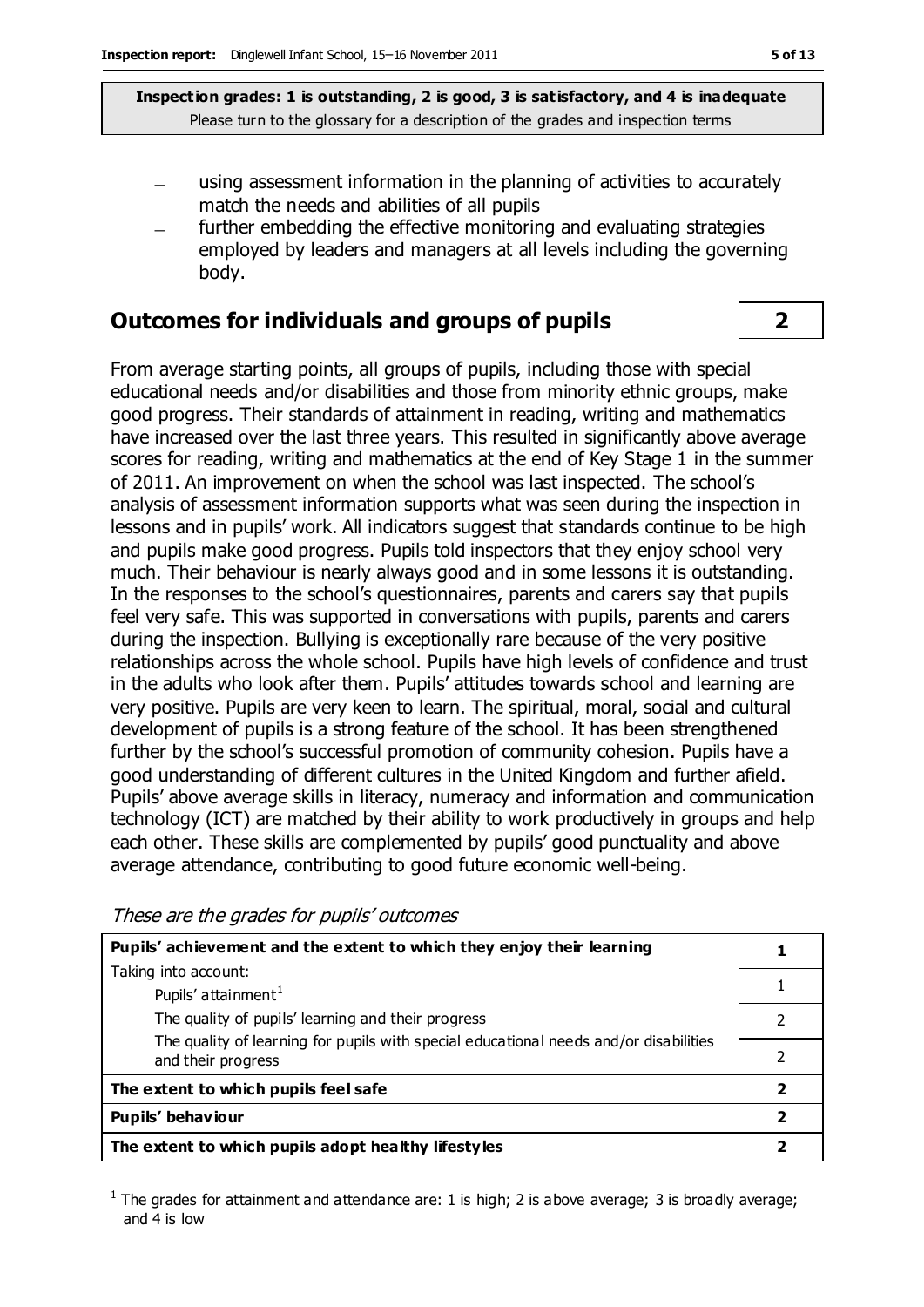| The extent to which pupils contribute to the school and wider community                                                   |  |
|---------------------------------------------------------------------------------------------------------------------------|--|
| The extent to which pupils develop workplace and other skills that will<br>contribute to their future economic well-being |  |
| Taking into account:                                                                                                      |  |
| Pupils' attendance <sup>1</sup>                                                                                           |  |
| The extent of pupils' spiritual, moral, social and cultural development                                                   |  |

#### **How effective is the provision?**

Teachers have high expectations of what pupils can do and how they should behave. The majority of lessons are well planned with clear outcomes for pupils' different needs and abilities. Pupils are fully versed in self-assessing their work. This is seen in an increasing number of lessons, where they confidently explain what 'tickled pink' and 'green for growth' means to them. Consequently, they know their targets well and are able to identify their next steps for learning. Pupils demonstrate skills in being independent learners and often work in a sustained and concentrated manner. The well-trained and experienced team of teaching assistants are well deployed. Their skilful questioning and use of resources enable those pupils who require additional help to make good progress. Teachers demonstrate good subject knowledge and provide pupils with good examples of how to edit writing and develop efficient mathematical calculation strategies through providing clear examples. In the few lessons that are less well taught, a very small number of teachers do not always use assessment information to plan learning activities accurately. Verbal feedback during lessons is not always specific enough to inform pupils about how to improve their work further.

The curriculum has improved significantly since the last inspection. It meets the needs of the pupils very well and supports their learning and progress in literacy, numeracy and ICT. Many subjects are taught through a theme. For example in Year 2, pupils practise their writing skills while learning about The Great Fire of London. Good planning, monitoring and evaluation ensure there are no gaps or overlaps in the schemes of work. The teachers work well together in year teams to ensure planning is consistent in each year group. Senior managers regularly evaluate the curriculum to check how well it matches the different needs of all groups over time, providing feedback where appropriate. The curriculum is enriched through a wide variety of activities, visits and visitors including Warwick Castle, a local farm and teachers from schools in Africa.

The school cares for the pupils extremely well. They say that they are very well cared for, feel very safe and trust the adults who look after them. Bullying is very rare. The school works effectively with a wide range of outside agencies to ensure families and pupils who at risk of being vulnerable are supported well. Safeguarding procedures are very robust and the procedures for ensuring checks on adults who work with children are rigorous. Meticulous follow-up procedures are in place for the small number of pupils whose attendance is lower than average. The before-school club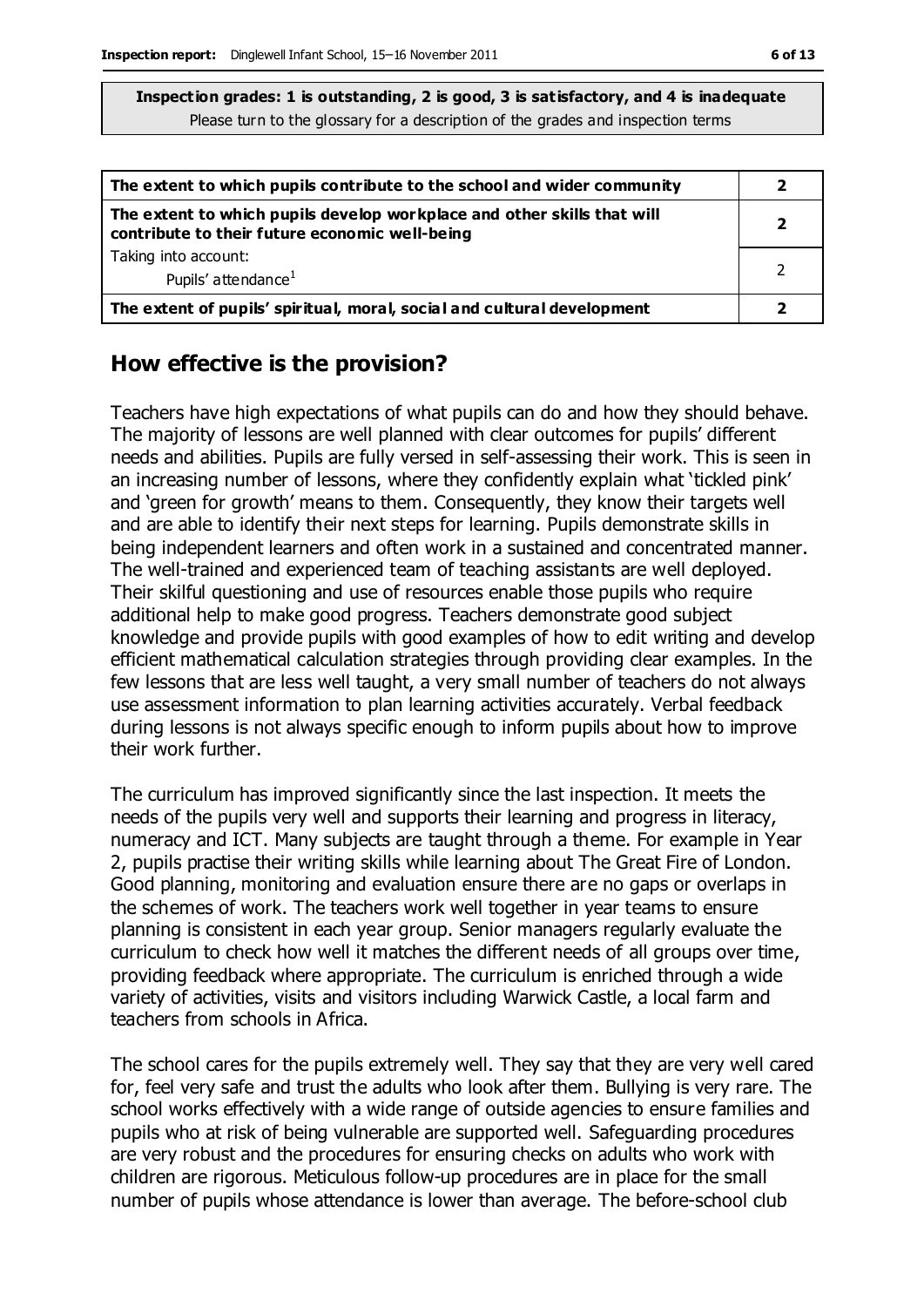ensures that those pupils who attend have a good start to their school day. Very effective tailored and targeted support is provided for the potentially vulnerable groups. As a result, pupils' behaviour, confidence and attitudes to learning improve noticeably. The all encompassing inclusive approach ensures all pupils are able to participate in activities both in and out of school. Different ways of working with hard-to-reach families are actively sought out. For example, the learning mentor is training to lead parenting and carer courses. Systems and procedures for helping pupils start and leave school are very well managed. Pupils are well prepared for their next phase of education because of the effective liaison with the adjacent junior school.

These are the grades for the quality of provision

| The quality of teaching                                                                                    |  |
|------------------------------------------------------------------------------------------------------------|--|
| Taking into account:                                                                                       |  |
| The use of assessment to support learning                                                                  |  |
| The extent to which the curriculum meets pupils' needs, including, where<br>relevant, through partnerships |  |
| The effectiveness of care, guidance and support                                                            |  |

# **How effective are leadership and management?**

The headteacher, senior and middle leaders form a strong partnership. Their fortitude and single-minded determination have ensured they have effectively addressed the areas for improvement from the last inspection. Good plans to remedy weaknesses, with challenging targets, have come to fruition and in some cases been exceeded. Members of the governing body work closely with senior leaders and procedures and systems hold the school to account well. As a result, plans for the school's long-term development now provide clear vision and direction. Middle leaders' roles are becoming more established. For example, very recently the middle leaders successfully led monitoring meetings regarding the progress of pupils without senior managers present. The quality of teaching and learning is now assessed regularly by all leaders and managers, with teachers receiving productive feedback. This recent development is adding strength to the school's leadership and management capacity. The school takes equality issues seriously. Consequently, all pupils achieve well with very few gaps in attainment. Middle leaders are very adept at identifying potential gaps and intervene swiftly to ensure they are closed. The school's approach to tackling discrimination ensures the promotion of a tolerant and harmonious atmosphere. Extensive and effective partnerships with a very wide range of other organisations have effectively contributed directly to the school's improvement. For example, senior and middle managers have been working with schools requiring guidance and support to improve monitoring and evaluation procedures.

The governing body and senior leaders work conscientiously to secure safeguarding procedures. As a result, they are robust and effective. Procedures for ensuring the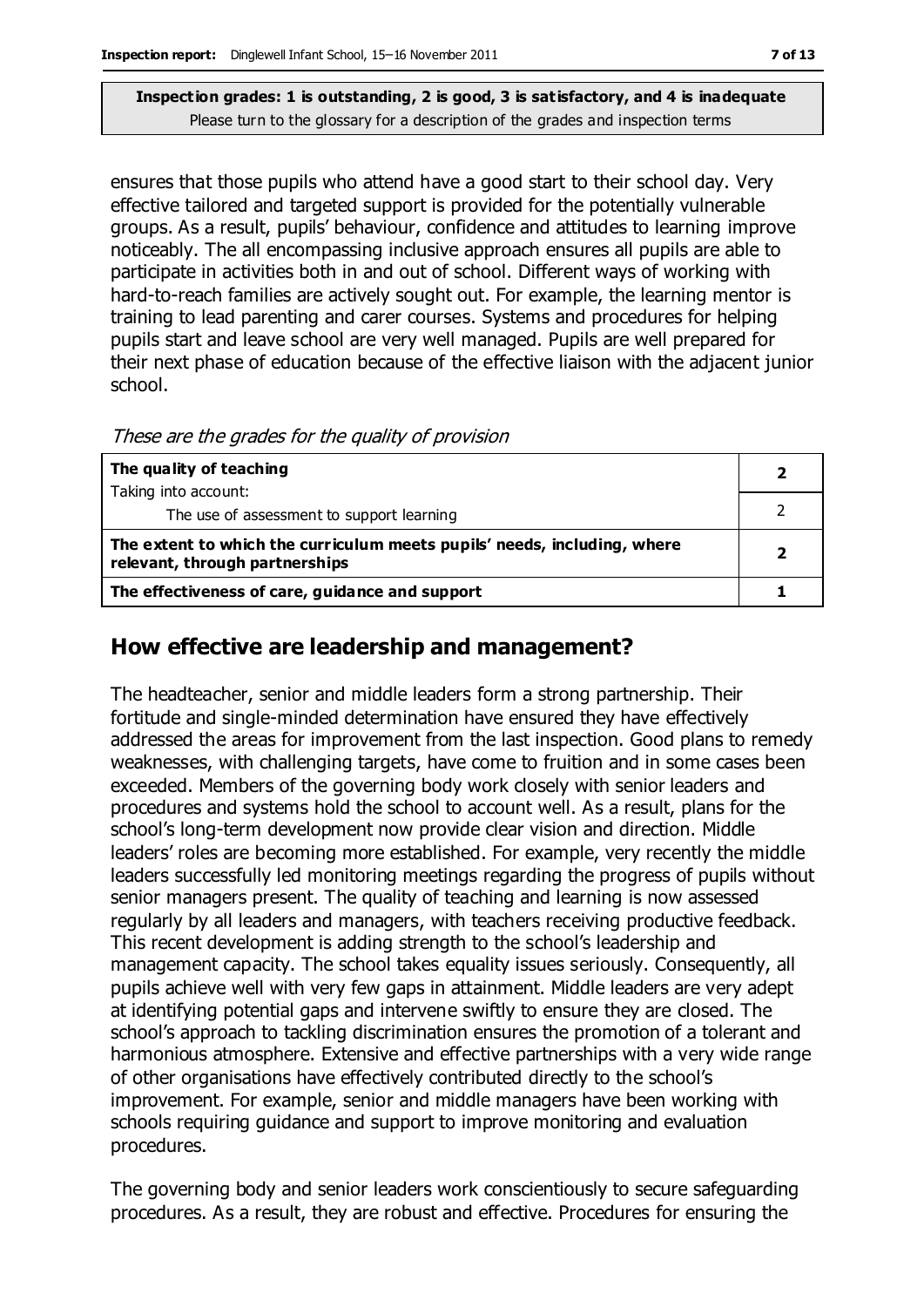promotion of community cohesion have improved rapidly since the last inspection and are illustrated by the strong links that have been forged with a school in Africa and in successful efforts in raising pupils' awareness of others.

These are the grades for leadership and management

| The effectiveness of leadership and management in embedding ambition and<br>driving improvement                                                                     | $\overline{\mathbf{2}}$ |
|---------------------------------------------------------------------------------------------------------------------------------------------------------------------|-------------------------|
| Taking into account:                                                                                                                                                |                         |
| The leadership and management of teaching and learning                                                                                                              | 2                       |
| The effectiveness of the governing body in challenging and supporting the<br>school so that weaknesses are tackled decisively and statutory responsibilities<br>met | 2                       |
| The effectiveness of the school's engagement with parents and carers                                                                                                | $\overline{2}$          |
| The effectiveness of partnerships in promoting learning and well-being                                                                                              | 1                       |
| The effectiveness with which the school promotes equality of opportunity and<br>tackles discrimination                                                              | $\overline{\mathbf{2}}$ |
| The effectiveness of safeguarding procedures                                                                                                                        | $\overline{\mathbf{2}}$ |
| The effectiveness with which the school promotes community cohesion                                                                                                 | $\overline{\mathbf{2}}$ |
| The effectiveness with which the school deploys resources to achieve value for<br>money                                                                             | $\overline{\mathbf{2}}$ |

# **Early Years Foundation Stage**

Children have a good start in Reception because of the school's strong partnership with parents and carers. Children enter the Early Years Foundation Stage with skills, knowledge and understanding that are broadly typical for their age. They make good progress and start Year 1 at above average levels. Children are generally able to take responsibility for tasks and eagerly choose their learning activities. They enjoy learning letter sounds when listening to stories and comply with routines that promote health and safety. Good relationships are fostered between adults and children. Children play well on their own and with each other. They are motivated and interested in the broad range of well-planned activities and demonstrate that they can keep themselves safe through their good behaviour.

The quality of the learning environment, both indoors and out, is stimulating and welcoming. Staff are skilled and sensitive to the management of children and their behaviour. Assessment information gained through informal observations and adultled activities is used effectively to improve planning. As a result, activities meet the needs and abilities of each child well, leading to purposeful play and exploration. The balance between adult- and child-led activities fosters active learning and encourages children to develop good learning habits and behaviours.

The relatively new Early Years Foundation Stage leader has maintained the common sense of purpose between the team of adults who work well together. Consequently,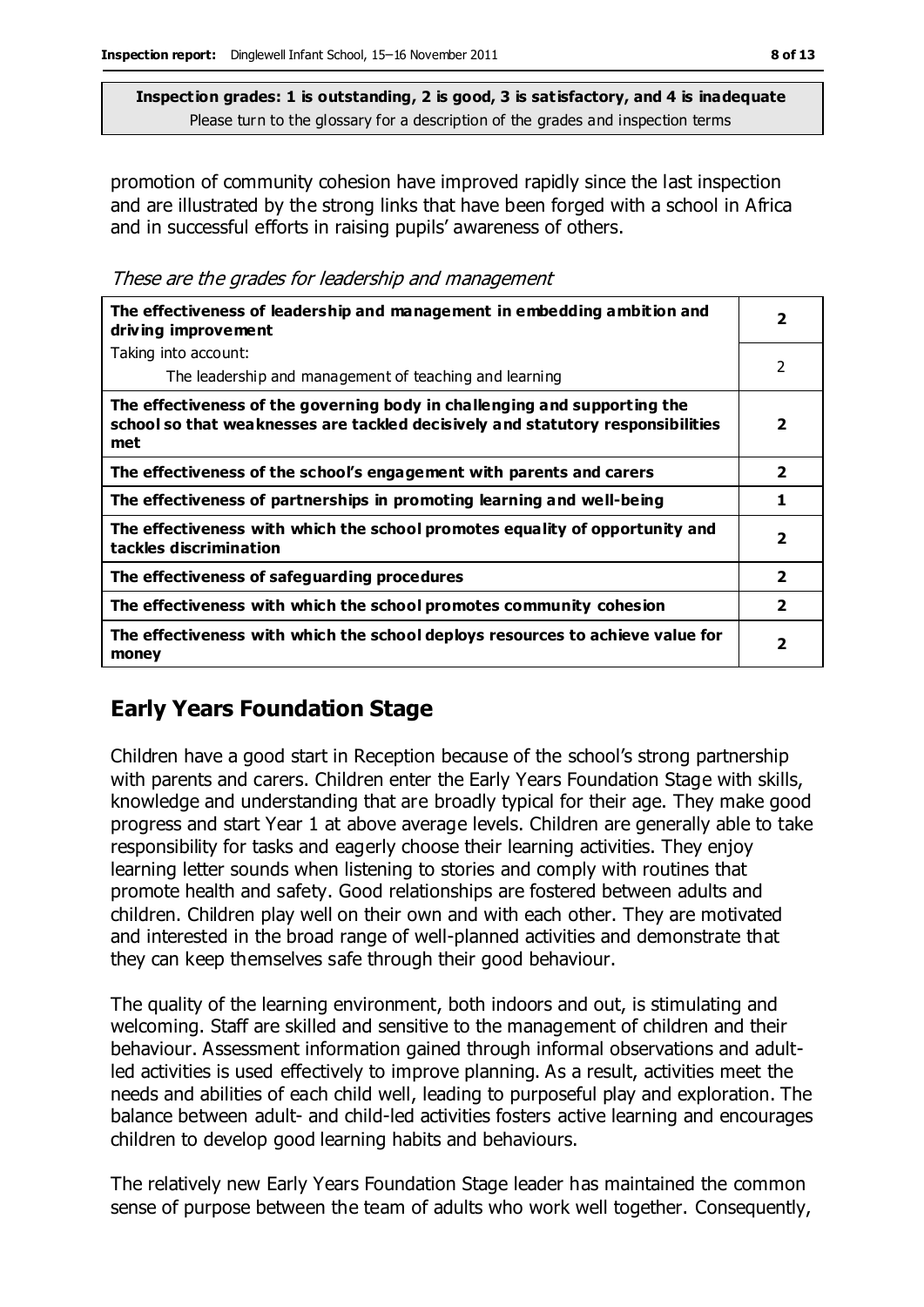good-quality learning activities are consistently based on accurate assessments of children's needs, abilities and interests.

These are the grades for the Early Years Foundation Stage

| <b>Overall effectiveness of the Early Years Foundation Stage</b>                      |  |
|---------------------------------------------------------------------------------------|--|
| Taking into account:                                                                  |  |
| Outcomes for children in the Early Years Foundation Stage                             |  |
| The quality of provision in the Early Years Foundation Stage                          |  |
| The effectiveness of leadership and management of the Early Years Foundation<br>Stage |  |

#### **Views of parents and carers**

Parental questionnaires are not normally distributed for monitoring inspections conducted under section 8 of the Education Act 2005, unless inspectors have specific reasons to request that the school does so. During the inspection the inspectors met with a group of parents and carers who were overwhelmingly positive about the school. They were particularly pleased with the school's caring and inclusive approach to individual pupils and their families.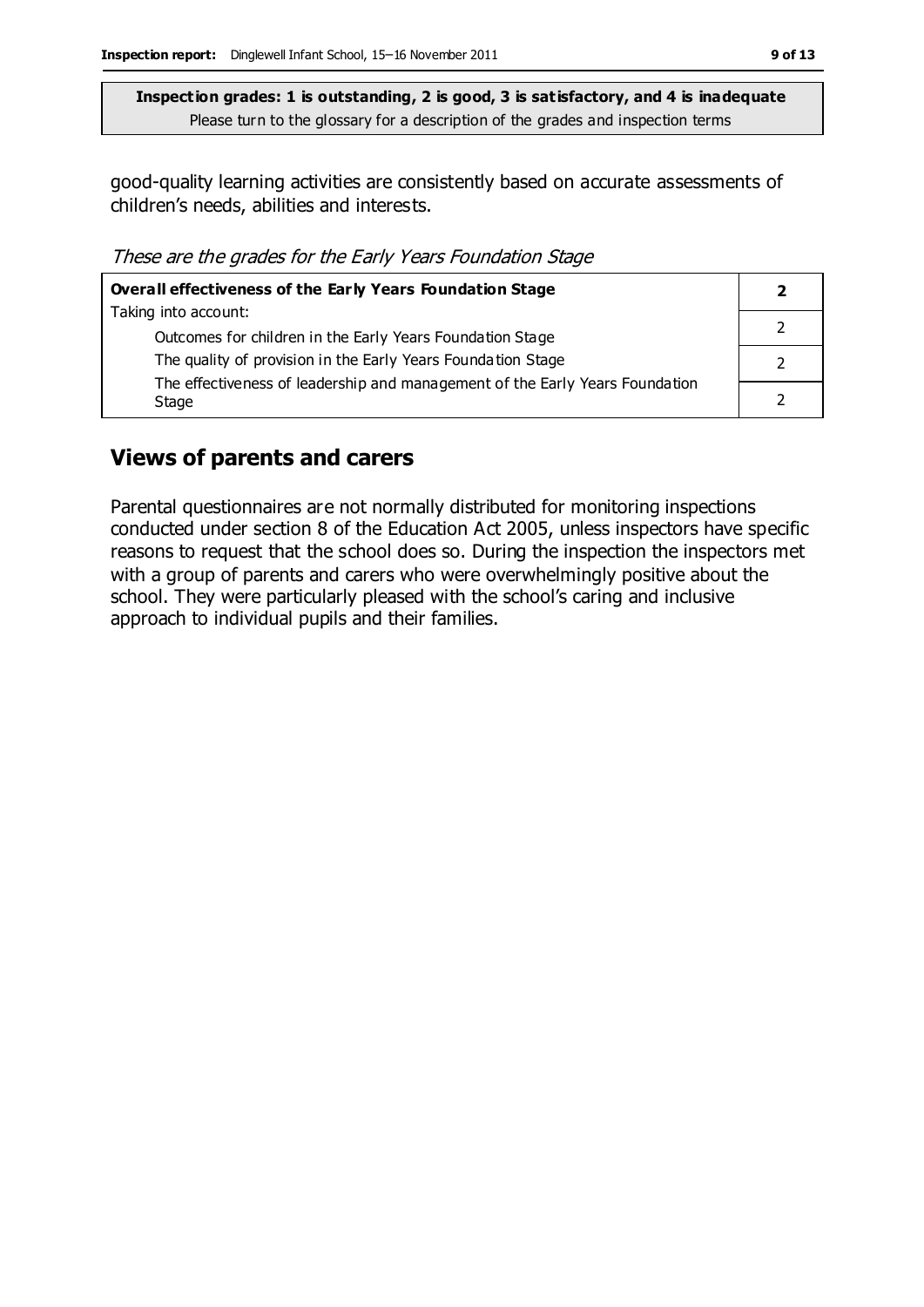# **Glossary**

# **What inspection judgements mean**

| Grade   | <b>Judgement</b> | <b>Description</b>                                            |
|---------|------------------|---------------------------------------------------------------|
| Grade 1 | Outstanding      | These features are highly effective. An outstanding           |
|         |                  | school provides exceptionally well for all its pupils' needs. |
| Grade 2 | Good             | These are very positive features of a school. A school        |
|         |                  | that is good is serving its pupils well.                      |
| Grade 3 | Satisfactory     | These features are of reasonable quality. A satisfactory      |
|         |                  | school is providing adequately for its pupils.                |
| Grade 4 | Inadequate       | These features are not of an acceptable standard. An          |
|         |                  | inadequate school needs to make significant                   |
|         |                  | improvement in order to meet the needs of its pupils.         |
|         |                  | Ofsted inspectors will make further visits until it           |
|         |                  | improves.                                                     |

### **Overall effectiveness of schools**

|                       | Overall effectiveness judgement (percentage of schools) |      |                     |                   |
|-----------------------|---------------------------------------------------------|------|---------------------|-------------------|
| <b>Type of school</b> | <b>Outstanding</b>                                      | Good | <b>Satisfactory</b> | <b>Inadequate</b> |
| Nursery schools       | 43                                                      | 47   |                     |                   |
| Primary schools       | h                                                       | 46   | 42                  |                   |
| Secondary             | 14                                                      | 36   | 41                  |                   |
| schools               |                                                         |      |                     |                   |
| Sixth forms           | 15                                                      | 42   | 41                  | 3                 |
| Special schools       | 30                                                      | 48   | 19                  |                   |
| Pupil referral        | 14                                                      | 50   | 31                  |                   |
| units                 |                                                         |      |                     |                   |
| All schools           | 10                                                      | 44   | 39                  |                   |

New school inspection arrangements were introduced on 1 September 2009. This means that inspectors now make some additional judgements that were not made previously.

The data in the table above are for the period 1 September 2010 to 08 April 2011 and are consistent with the latest published official statistics about maintained school inspection outcomes (see [www.ofsted.gov.uk\)](http://www.ofsted.gov.uk/).

The sample of schools inspected during 2010/11 was not representative of all schools nationally, as weaker schools are inspected more frequently than good or outstanding schools.

Percentages are rounded and do not always add exactly to 100.

Sixth form figures reflect the judgements made for the overall effectiveness of the sixth form in secondary schools, special schools and pupil referral units.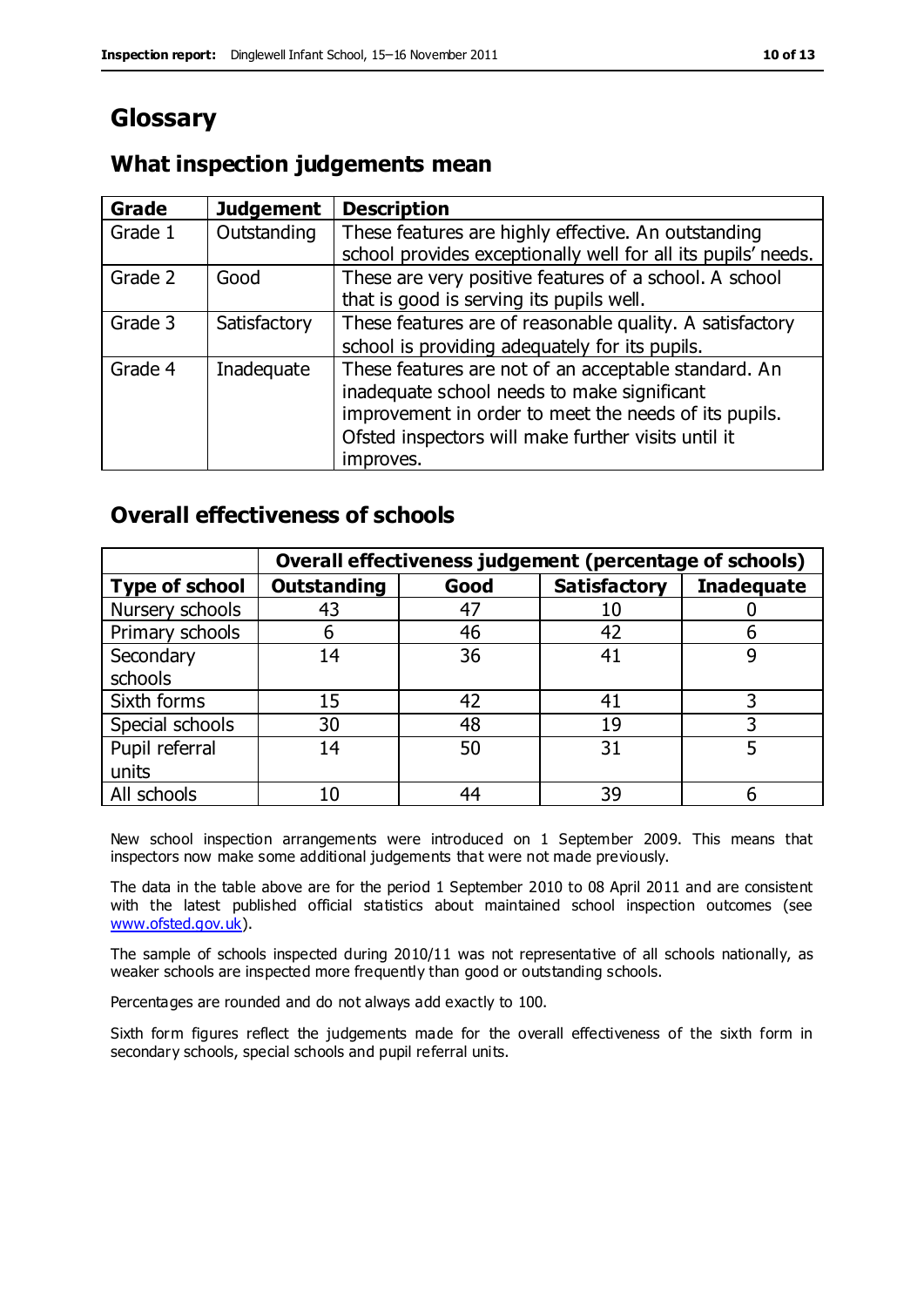# **Common terminology used by inspectors**

| Achievement:               | the progress and success of a pupil in their<br>learning, development or training.                                                                                                                                                                                                                                                |  |
|----------------------------|-----------------------------------------------------------------------------------------------------------------------------------------------------------------------------------------------------------------------------------------------------------------------------------------------------------------------------------|--|
| Attainment:                | the standard of the pupils' work shown by test and<br>examination results and in lessons.                                                                                                                                                                                                                                         |  |
| Capacity to improve:       | the proven ability of the school to continue<br>improving. Inspectors base this judgement on what<br>the school has accomplished so far and on the<br>quality of its systems to maintain improvement.                                                                                                                             |  |
| Leadership and management: | the contribution of all the staff with responsibilities,<br>not just the headteacher, to identifying priorities,<br>directing and motivating staff and running the<br>school.                                                                                                                                                     |  |
| Learning:                  | how well pupils acquire knowledge, develop their<br>understanding, learn and practise skills and are<br>developing their competence as learners.                                                                                                                                                                                  |  |
| Overall effectiveness:     | inspectors form a judgement on a school's overall<br>effectiveness based on the findings from their<br>inspection of the school. The following judgements,<br>in particular, influence what the overall<br>effectiveness judgement will be.                                                                                       |  |
|                            | The school's capacity for sustained<br>improvement.<br>Outcomes for individuals and groups of<br>H<br>pupils.<br>The quality of teaching.<br>ш<br>The extent to which the curriculum meets<br>٠<br>pupils' needs, including, where relevant,<br>through partnerships.<br>The effectiveness of care, guidance and<br>H<br>support. |  |
| Progress:                  | the rate at which pupils are learning in lessons and<br>over longer periods of time. It is often measured<br>by comparing the pupils' attainment at the end of a<br>key stage with their attainment when they started.                                                                                                            |  |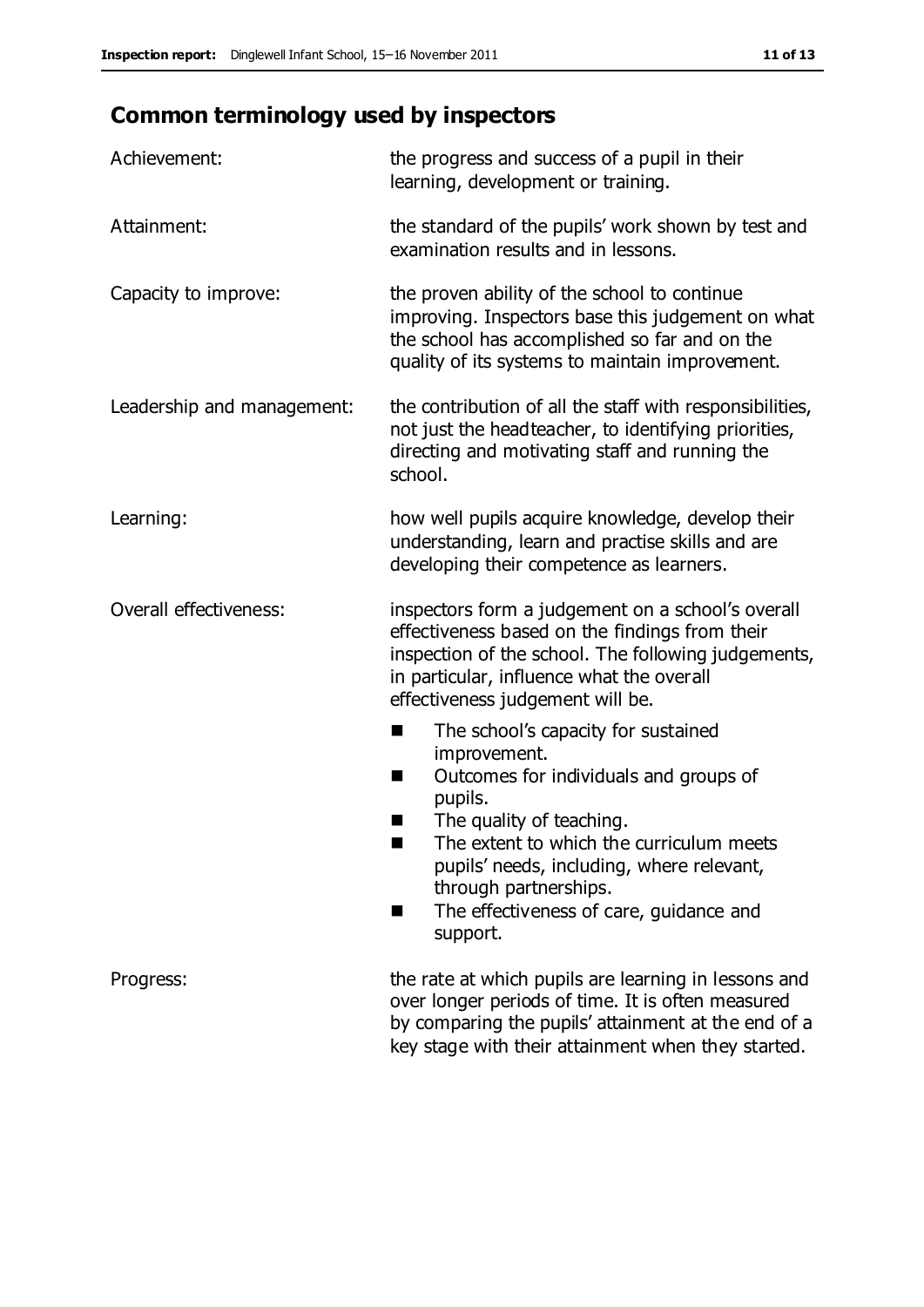#### **This letter is provided for the school, parents and carers to share with their children. It describes Ofsted's main findings from the inspection of their school.**



17 November 2011

Dear Pupils

#### **Inspection of Dinglewell Infant School, Gloucester, GL3 3HS**

We enjoyed our visit to your school. Thank you for being so friendly and making us feel welcome. We looked at your work, watched you learning and talked to some of you about how you felt about your school. You told us you enjoyed your school and that the adults who work at the school look after you and help you learn. Your school has improved a lot and no longer needs 'special measures'. We have judged that Dinglewell Infant is a good school. Here are some of the many good things we found.

- You are very good at your reading, writing and maths and achieve outstandingly well.
- Your attendance is very good.
- **Now behave very well.**
- Your teachers are good and help you learn a lot almost all the time.
- The school looks after you extremely well.
- Your school's work with other schools and organisations is excellent.
- Your headteacher and other staff in charge do a good job in leading the school.

We talked to your headteacher, staff and governors about what the school's next steps should be and have asked them to work on the following.

- Planning work for you carefully so that you make even more progress.
- **Making sure that other staff who have responsibilities continue to check your** progress and how good your lessons are.

I hope you will carry on learning and working hard to make your school even better and wish you all the very best for the future.

Yours sincerely

John Seal Her Majesty's Inspector